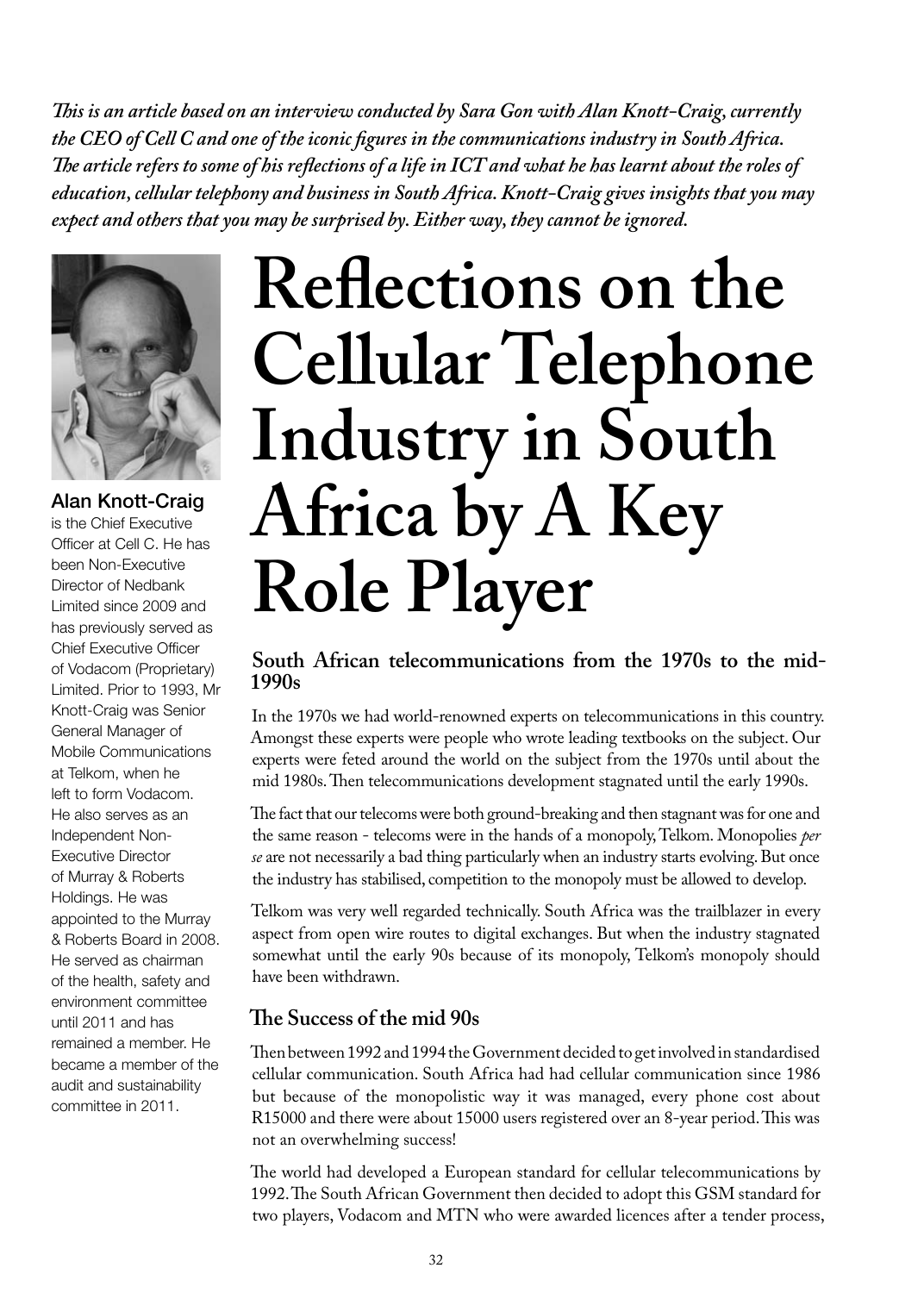but not for Telkom. This was a giant step forward for competitiveness. No one gave Vodacom and MTN any hope of succeeding.

The fact is, however, that they increased the number of phones in circulation in South Africa from 5 million fixed lines to 40 million cellular lines. This achievement was a success story on its own. By 1999 the highest speed one could use as an individual was about 1200 bits per second. The average individual use today is certainly better than 1 million bits per second, and achieving speeds of up to 12 million bits per second is certainly possible some of the time. No serious data user would resort to 1200 bits per second anymore.

## **The Failures of the 2000s**

The cellular companies did a superb job until the early 2000s and then South Africa as a country failed. The Government asked the cell companies to reduce prices

*It should be intuitive that telecoms must be affordable. Cost is critical for people without jobs to afford a cellphone.* 

so that phones could be more affordable. Companies cannot be expected to reduce their returns voluntarily. For the Government to try to regulate the price to consumers is the kiss of death for investors. If the price is regulated, then returns are regulated and investors walk away.

Fortunately, the Government did not insist on the companies reducing their prices artificially, but the Government then failed to consider the levers available to it to reduce prices. Being able to roll out 40 million phones is meaningless if people cannot afford to buy them.

# **Cellular Telephony and Job Seekers**

There is one fundamental reason why people must be able to afford telecoms – to find employment. The spread of cellphones has made it possible for the unemployed to find jobs. And if people get jobs, then the country's Gross Domestic Product (GDP) grows. That has been shown by at least one very well researched study done by Vodafone.<sup>1</sup>

It should be intuitive that telecoms must be affordable. Cost is critical for people without jobs to afford a cellphone. However, if the Government tries to regulate the price right down then companies will not build the necessary networks and will not provide the service. So one has to be a lot smarter about how one reduces price.

So the Government did the smart thing. It brought in the third and fourth operators, Cell C and 8\*ta. But it did not do this time what it had done the first time round for Vodacom and MTN - the Government did not give them a fighting chance to beat the monopoly at the time. When Vodacom and MTN entered the market, Telkom was the monopoly and what the regulator inadvertently did at the time was put in place tools to prevent the incumbent monopoly from maintaining its dominant position. Thus Vodacom and MTN had a fighting chance and succeeded.

What the regulator did not do, despite getting this incredible penetration in a developing country at such an early stage, was use the weapons at its disposal to bring the prices down. There were plenty of studies around the world to show what stratagems could work. The regulator needed to put those weapons in the hands of the competition. The competition could only succeed on the basis of price. In 1994 that wasn't so. Then the cell companies entered based on the fact that they could get phones to everybody. Once access to a phone is achieved the only compelling factor is price. Only the new entrants could bring prices down, but not if they were poorly managed and weak, which they were.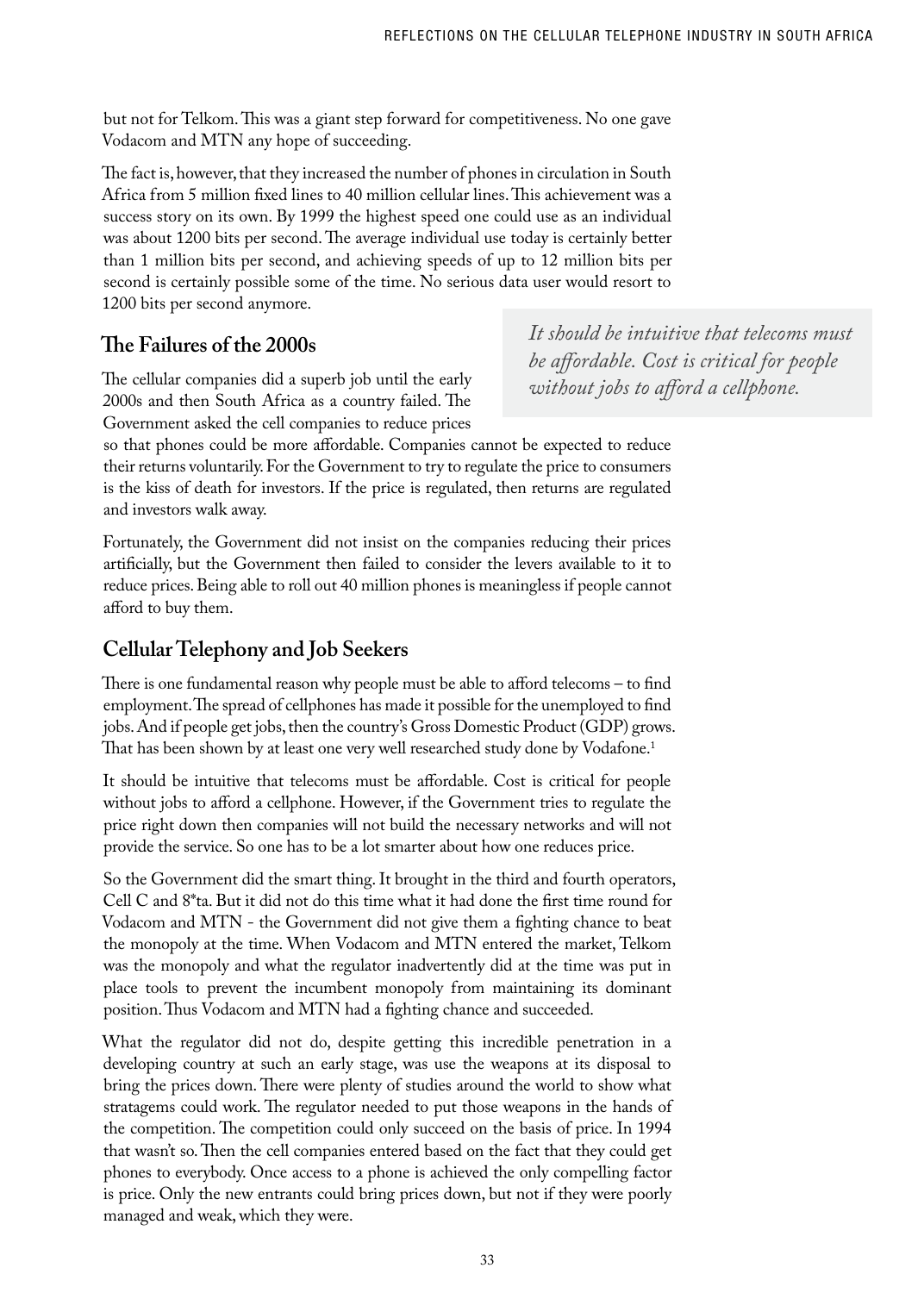#### **Consequences of the last Decade**

The consequences over the last 10 years is that the industry has gone from being well respected, highly ranked and world rated to "what the hell is going on in SA?" There was no point in pointing fingers at the cellphone companies. It is the role of regulators and the Competition Commission to create an environment to allow telecoms to reduce prices. The Commission has been unsuccessful in ensuring that companies drop prices. Cell C has managed to reduce prices in 5 months, but will not maintain these low prices without regulatory intervention.

*The most fundamental job of the regulator is to ensure that telephone penetration succeeds and that it is affordable. In the first instance it has been spectacularly successful. In the second, spectacularly unsuccessful.* 

The key is the big input costs in pricing that the Government has control over. If those are removed then prices will come down and stay down. The two most fundamental input costs are Mobile Terminating Rates (MTRs) and National Roaming Rates. Both of these in South Africa are more than 5 times what they should be for the large incumbents. Furthermore, the asymmetry in MTRs that Government has introduced is the correct weapon, but has been weakly applied in the face of loud cries from the incumbents. Yet these

same incumbents enjoyed the same high asymmetry in MTRs when building their own businesses

Government knows what the big input costs are that can be cut. Government has identified the costs that can be reduced to make things viable. Why has this not been done for the past six years? The regulator has made some big mistakes. As a consequence it has lost confidence and adopted an approach that it was better to do nothing than do something that might be wrong. The regulator tends not to be praised for the good things it has done. The regulator should be encouraged to do the right thing. If it doesn't do something positive, nothing is going to change. The most fundamental job of the regulator is to ensure that telephone penetration succeeds and that it is affordable. In the first instance it has been spectacularly successful. In the second, spectacularly unsuccessful. Regulators rarely get praised, but when they are not criticised, this is always construed as a job well done. Not fair, but that's life.

The current regime is more open-minded than previous regimes. But we don't use our own intellectual capacity. There are a lot of people in South Africa who know a lot more about telecoms than people in most countries, but we don't call on this expertise. South Africans must stop assuming that everyone has an agenda or even care that they have - even people with agendas have value to add.

The Government tends to turn to complete foreigners who know nothing about our country, and take their advice without interrogating it. But we rarely take advice from ourselves. We suffer from the inverse of the "not-invented-here" syndrome.

#### **The Korean Deal**

The deal between the South Korea's largest telecoms supplier (KT) and Telkom, which has just been scrapped, would have been the second great disaster by the Government since 1994. Most commentators say that the scrapping of the deal is a national embarrassment for the Government. It points to protectionism and an attempt to keep a stranglehold of the country's communications network. The price of broadband will not fall for the man in the street and Telkom will not introduce new technology. This criticism is not justified.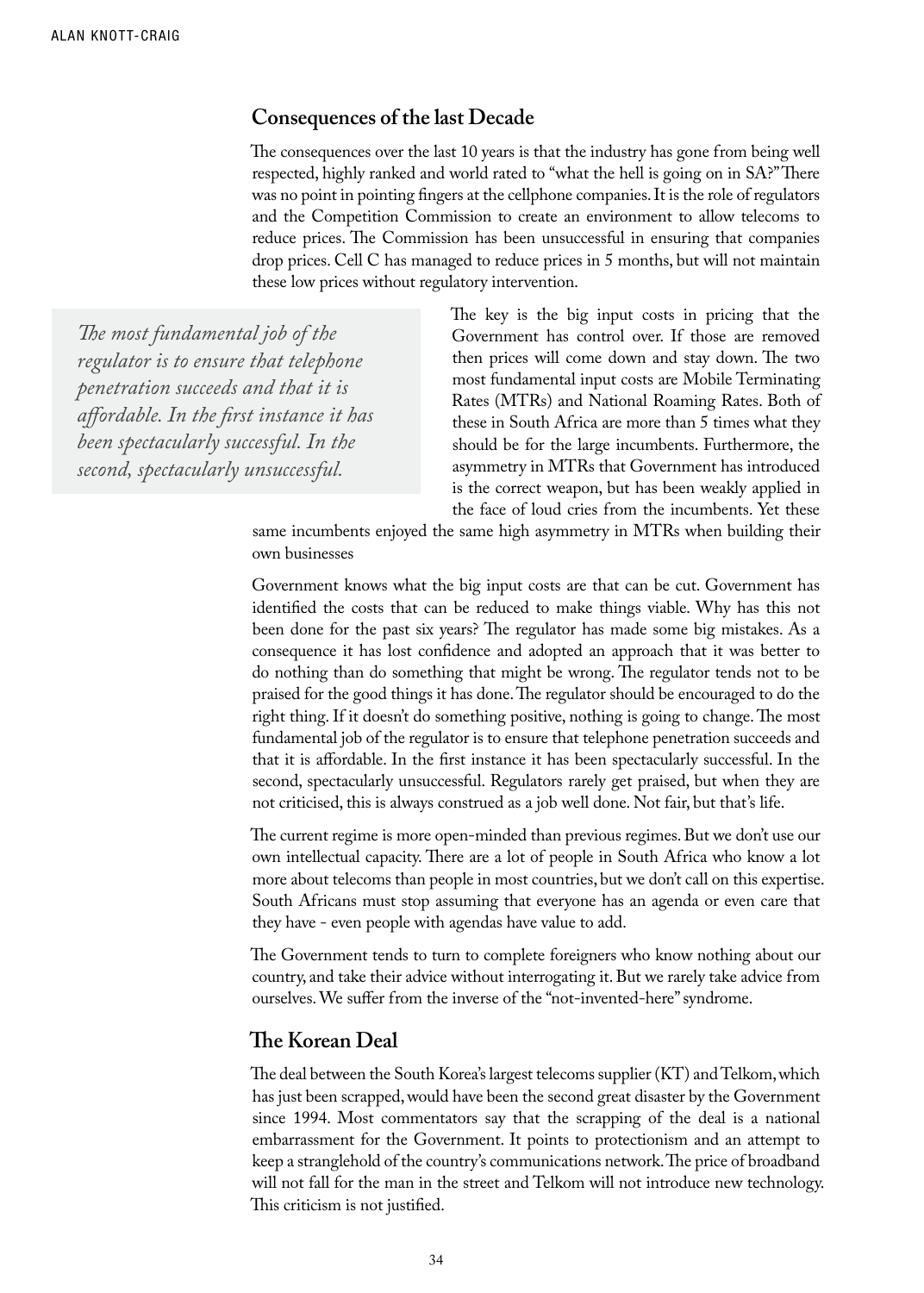`The first disaster occurred when Telkom was partly privatised and entered into a strategic equity partnership with a consortium of two companies, including SBC, a U.S. telecommunications company. In exchange for exclusivity, namely a monopoly, to provide certain services for 5 years, Telkom assumed an obligation to facilitate network modernisation and expansion into underserved areas. This has not happened which is simply a disgrace.

The South Korean deal would have been no different. It would have provided quick financial wins for investors who have little to add and much to gain. The first deal proved to be so. The second was clearly another descending upon us. We need good management in Telkom, nothing else. And good management exists in South Africa. Were this not so, neither Vodacom nor MTN would have become such successful entities. It is a relief that someone in Government saw the disaster *Many of those on Asian assembly lines are graduates who can solve their own problems. Our workers are undereducated, cannot problemsolve, are too expensive and are comparatively unproductive.*

coming and stopped it. The Government should be praised for seeing the light even if it was only at the last minute.

# **Productivity, Education and Literacy**

The best productivity in the world is to be found in Asia. Many of those on Asian assembly lines are graduates who can solve their own problems. Our workers are undereducated, cannot problem-solve, are too expensive and are comparatively unproductive. This was said at a seminar recently and it is important that it is being said publicly; a few years ago it would not have been said at all.

One of the most problematic expectations of the young is to be parachuted into positions because of education. The key to employment is hard work, not only education. The only thing that is not respectable is not working because one choses not to work. Education can make one a better person. It is not in itself a means to making money. Not reaching the very top is not failure!

Tanzania, compared to South Africa, has a text messaging (sms) rate of 5:1. Tanzania has a literacy rate of 94%. In order to reach the same usage in South Africa, Vodacom made text messaging free for a year. SMS traffic suddenly escalated exponentially. Vodacom kept it free through Christmas and New Year 2011 and then started charging. Usage dipped for a short period when Vodacom started charging in January, and then went up again.

During the period of free messaging, users taught themselves to read and write. And they developed text languages. So Vodacom wrote an SMS dictionary. People had learnt to communicate on machines that everyone assumed one needed to be literate in order to use, even though the many of the users are illiterate.

Communication is more important than education. One can measure the success of a country by the penetration and affordability of its cellular telephony. If people don't have phones, it's because they're not available and not affordable.

Education starts with jobs: Jobs don't start with education. For the very poor, the first need is to eat and stay alive. People who do not have jobs do not aspire to education until they are on the employment ladder. There will be little demand for education if people are struggling to stay alive. In terms of Maslow's *Hierarchy of Needs*, a person has to have met some basic needs to want. Once a person is in a cycle of development then education becomes an aspiration.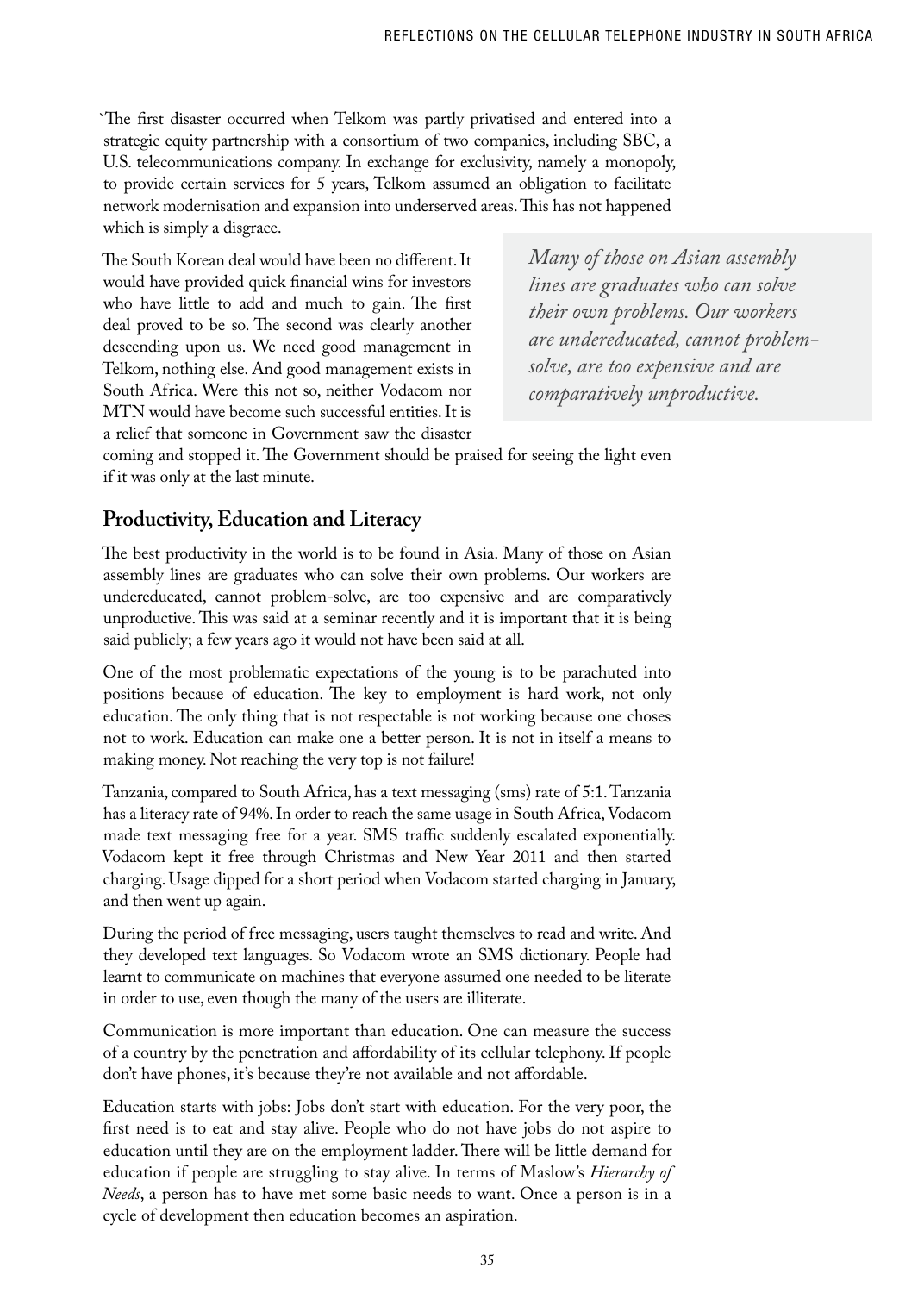The East is developing fastest. In another 50 years the USA will look to the East and wonder what can the Americans do to emulate the Asians. Asian societies are being lifted because people are prepared to do anything. The difference between the Depression of 1929 and now, is that people then would take any job as a matter of pride.

Every time someone communicates with someone else, his or her employment opportunities increase. Cell C did not cut people off for not making calls. They were not prevented from receiving calls if they could not make a call. In a poor economic climate, a cellphone is very important because it can give a person access to potential jobs without having to travel great distances with the associated costs.

## **The Process of Connectivity**

Companies cannot just target individuals for cellphone connectivity. In certain communities and rural areas, there has to be buy-in from the chief or leader of the community to make the provision of infrastructure worthwhile. In one rural community, Cell C was asked by the chief to provide connectivity for 11 000 people. This required building base stations in 2 communities at a cost of R5m. Two shops were opened and by 11h00 on the first day of sales, they were sold out. High speed broadband was also installed. None of this would have been achievable just by targeting individuals.

*Governments fear ICT – it is easy to organise quickly and on a mass basis. It engenders a courage not normally encouraged.* 

In Orange Farm, a container shop burnt down because the company had not consulted with the chief. Leadership consultation has also been necessary in the various ethnic communities in Johannesburg. The product has to be sold to the communities and their leaders. Individuals can be targeted once they have reached a certain level of upward mobility.

The first areas of discretionary spending that were destroyed in favour of the purchase of cellphones were clothing and furniture. Both these areas have regained profitability again because now they all sell cellphone products and make an excellent return from doing so.

## **Political Implications of ICT**

There would have been no Arab Spring if it weren't for communication. Whether this will be good or bad in the long run isn't certain. Even if there is a reversion to authoritarianism, these societies can never go back to the *status quo ante*. Governments fear ICT – it is easy to organise quickly and on a mass basis. It engenders a courage not normally encouraged.

In South Africa the ability to communicate came with democracy. Now, there are no secrets. There are no more myths to hide behind. While ideology can easily be generated, it can be destroyed. If governments want communication they must be sure what it is they want. In the Democratic Republic of Congo, the army threatened to destroy Vodacom's offices with a tank, because the government wanted the company to exercise its power to turn off communication.

## **The Unintended Consequences of Rica**

The Regulation of Interception of Communications and Provision of Communication-Related Information Act (Rica) put 20 000 people out of jobs. These were the independent, small operators in rural areas. They never had the technology to Rica. Wealthy operators replaced them and doubled their wealth.